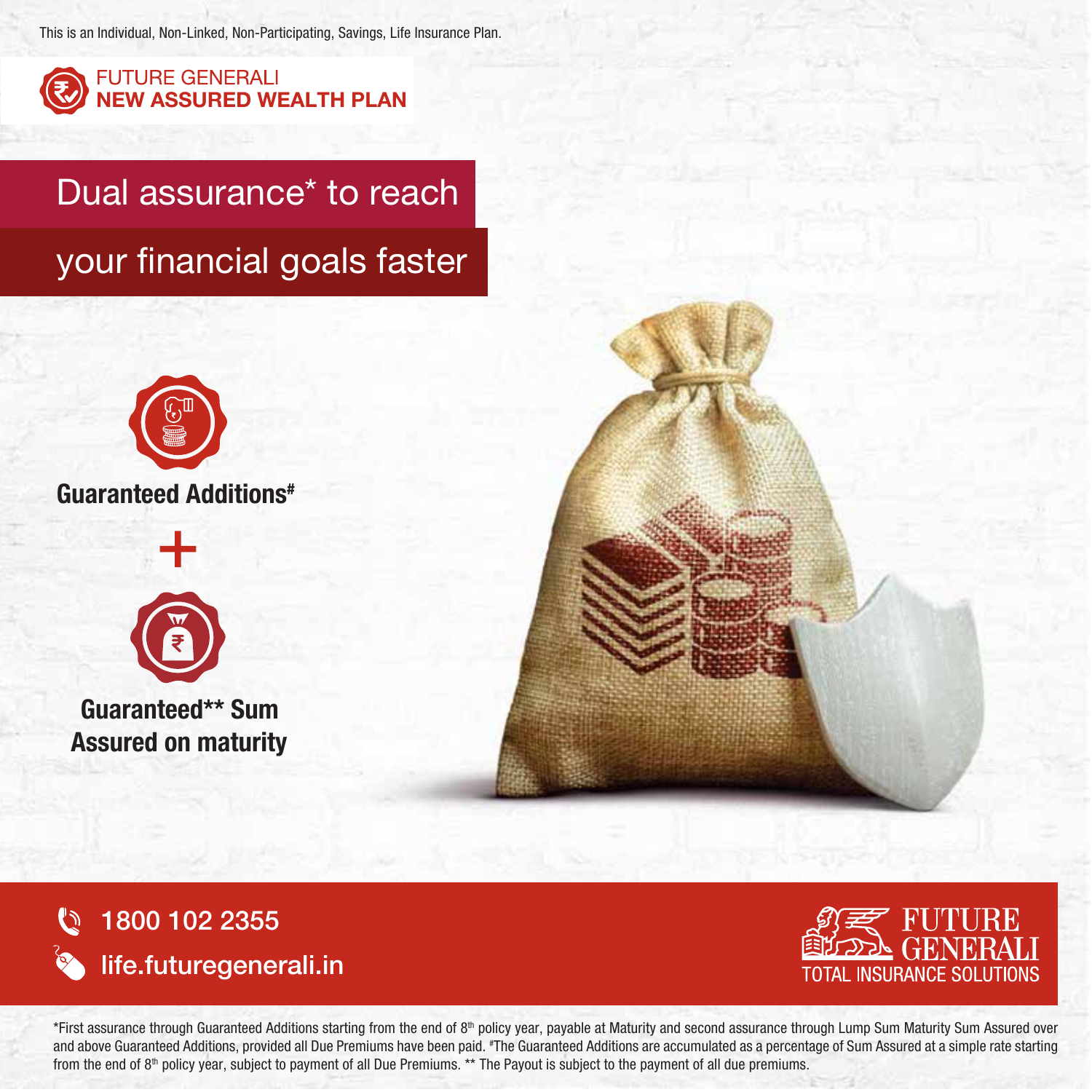## Future Generali New Assured Wealth Plan

An Individual, Non-Linked, Non-Participating, Savings, Life Insurance Plan.

Growth and Security now go hand-in-hand.

Financial wellness is all about how well you manage your money. With the right planning, financial milestones like your child's education, owning a house and even retiring early, could be well within your reach. All you need is a plan that offers you both - Security of life insurance as well as Growth of your hard-earned savings.

Presenting the Future Generali New Assured Wealth Plan, a Life Insurance Plan that gives you financial security in the form of lump sum death benefit and a guaranteed lump sum amount at the end of your policy term. It also gives you Guaranteed Additions every year from  $8<sup>th</sup>$  year, calculated at a simple percent rate of the Sum Assured. So that you don't have to worry about the rising cost of living.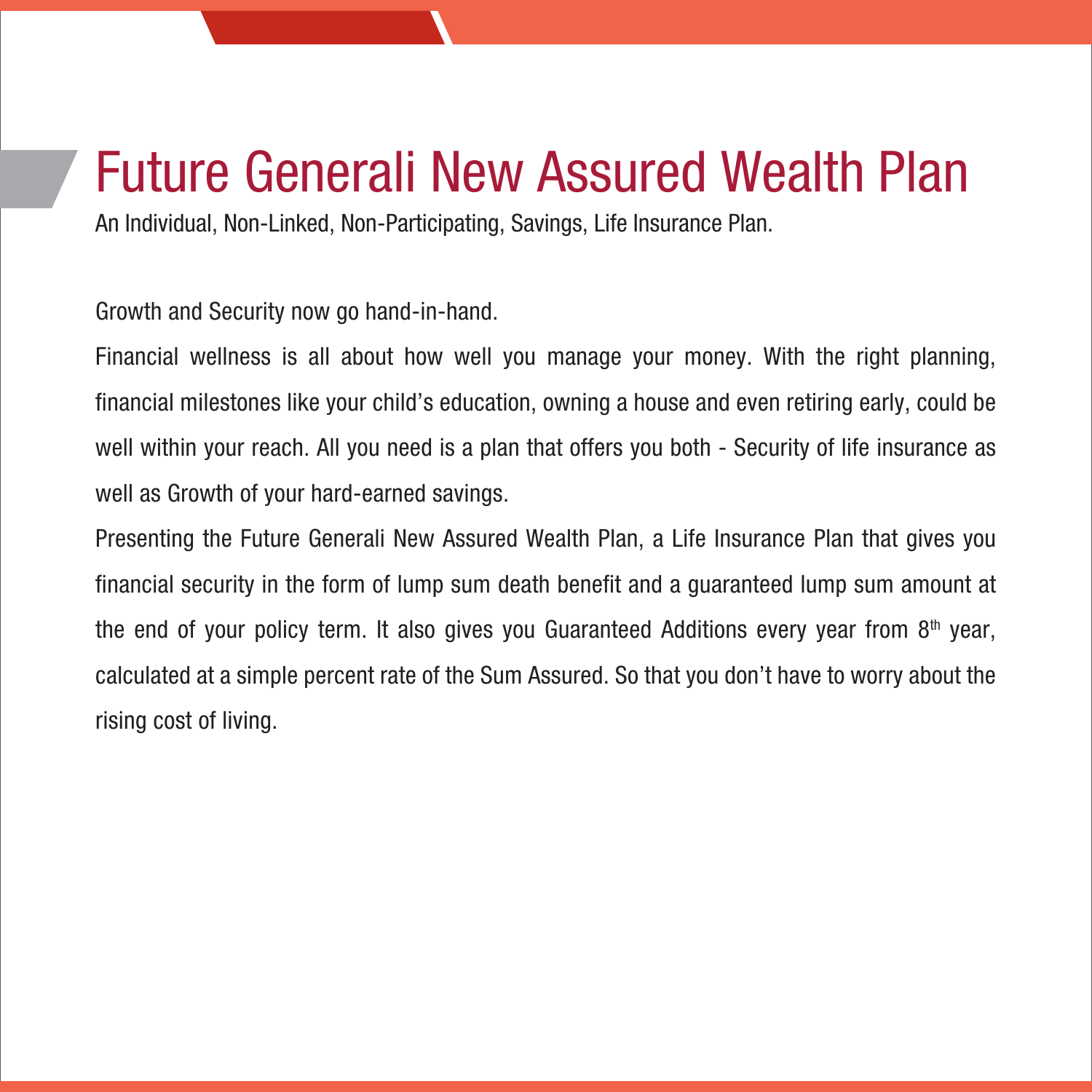# Why go for the Future Generali New Assured Wealth Plan?

#### Choose from 2 Product Options

The Plan provides 2 flexible options to ensure that you have an ideal cover which is best suited to your savings goals. The option has to be chosen at inception and cannot be changed during the term of the Policy.

#### Guaranteed Additions and Increasing Death Benefit

Enjoy the added benefit of Guaranteed Additions which get accumulated, from eighth policy year till the end of the policy term, at a simple rate as a percentage of the Sum Assured under both the options, subject to payment of all due premiums. The Death Benefit increases with the accrual of the Guaranteed Additions under Option 1.

#### Choose your Policy Term and Premium Payment Term

Get the flexibility to select your Policy Term and Premium Payment Term as per the available options and depending on your needs, and fulfill your savings goals.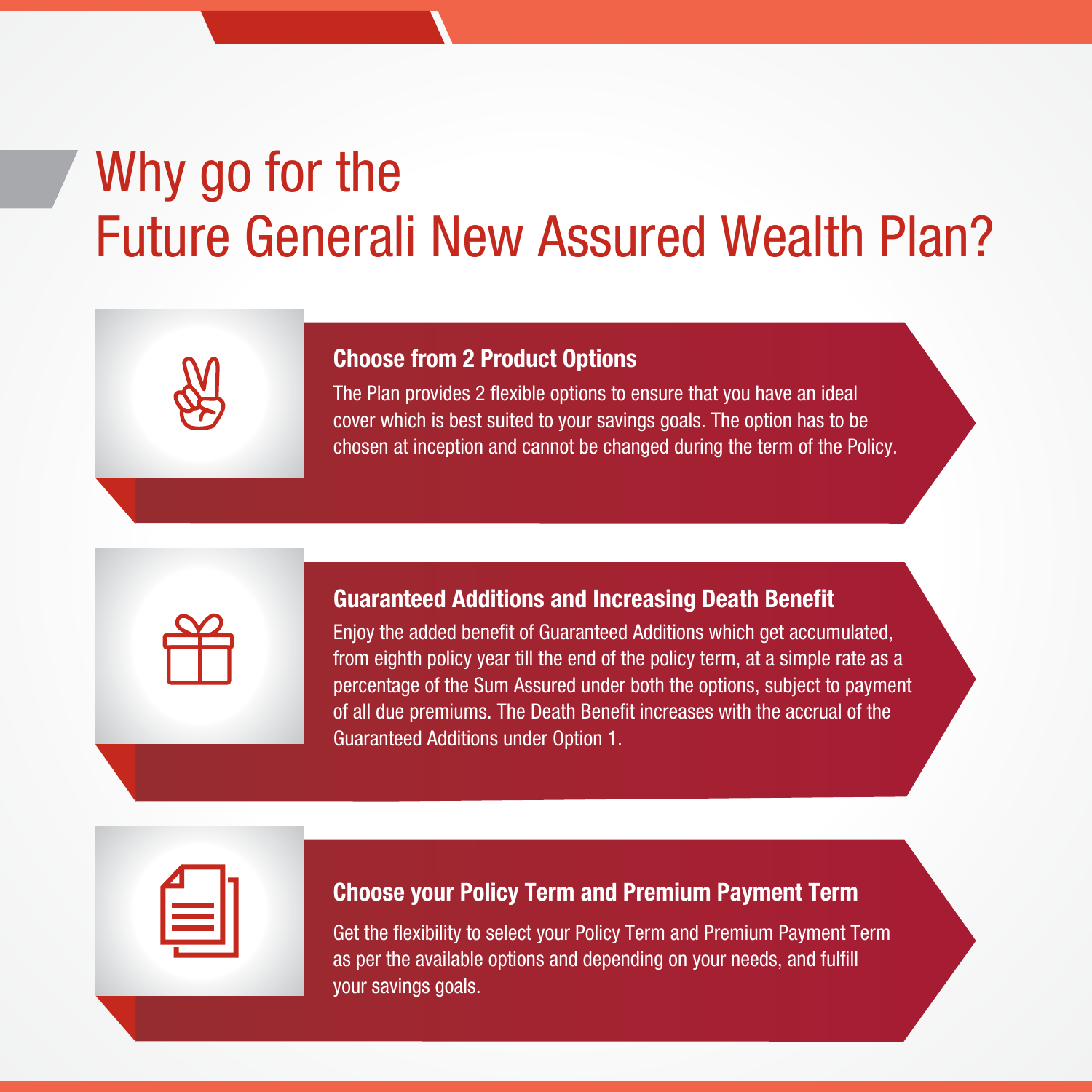You can buy this plan up to the age of 60 years under Option 1



#### Tax benefits

You may be eligible for tax benefits on the Premium(s) you pay and benefit proceeds, according to the provisions of Income Tax laws. These benefits are subject to change as per the current tax laws. Please consult your tax advisor for more details.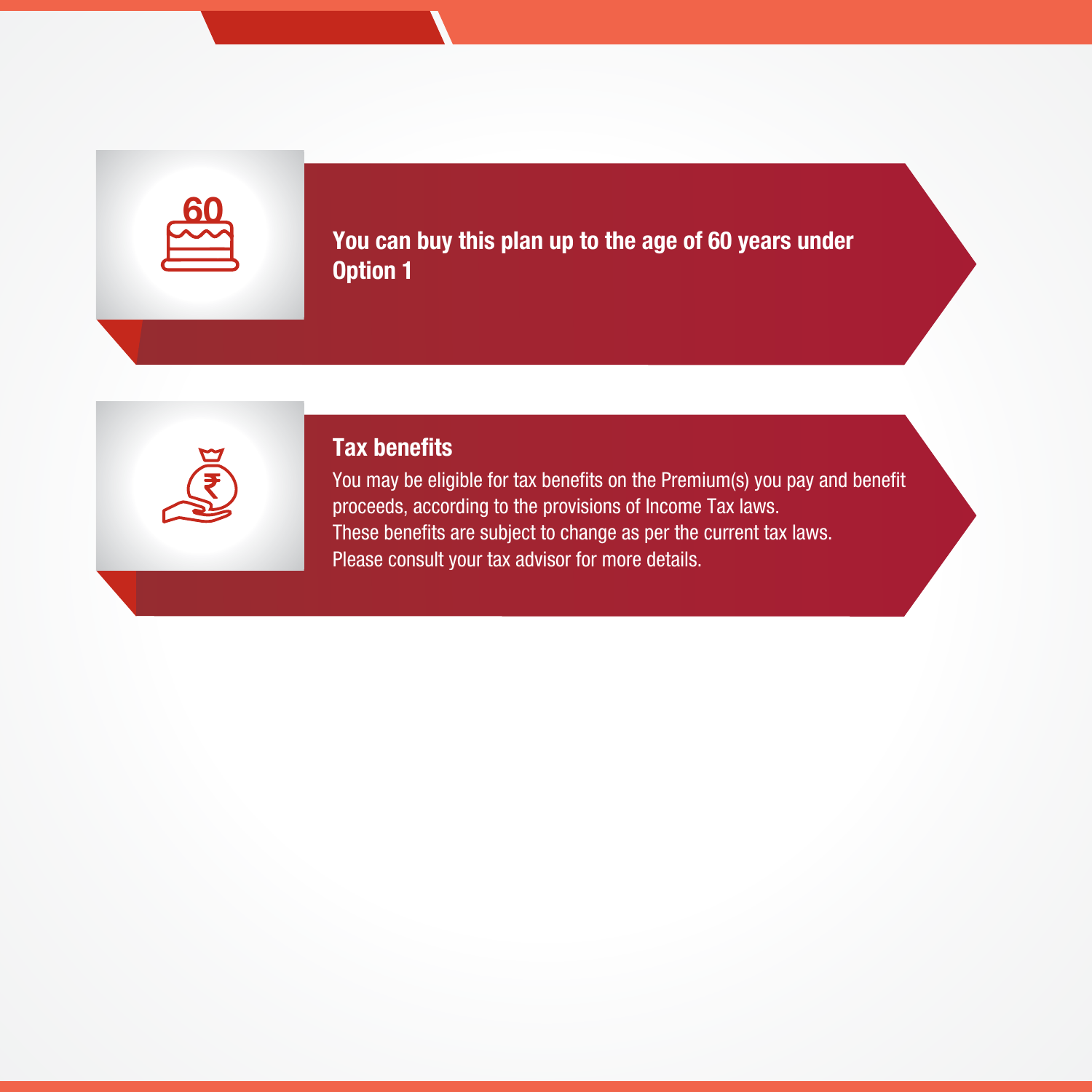# What are the steps to buy Future Generali New Assured Wealth Plan?

### Step 1

#### Choose from the following two options that works the best for you.

- Option 1 is a standard endowment plan. Policy ends at the completion of the policy term or upon the death of the life assured with all benefits paid at the event of death
- Option 2 In addition to the death benefit payable on death, Policy continues even after the death of the Life Assured till the end of Policy Term with no further premiums to be paid and accrual of Guaranteed Additions till end of policy term, which is paid along with the Sum Assured at original maturity date.

## Step 2

### Now that you have chosen your option, decide on the following:

- The amount of Annualized Premium -
- The duration of cover or the Policy Term
- The duration of premium payment or the Premium Payment Term

## Step 3

Fill the proposal form (application form) and complete the documentation process.

## Step 4

Finally pay your premium amount and head towards a financially secure future.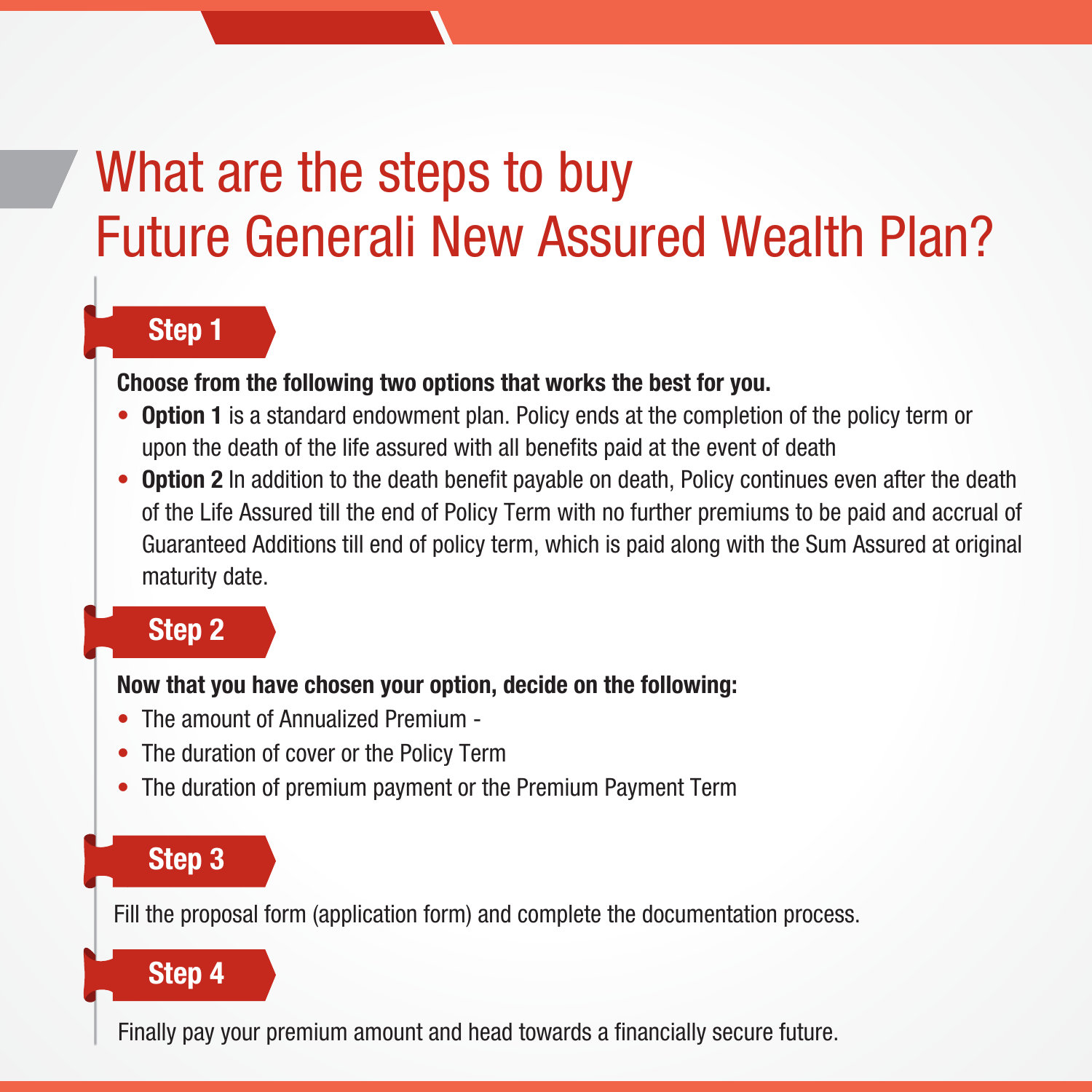# Life Insurance Plan Summary

| <b>Parameter</b>                           | <b>Criterion</b>                           |                                           |                             |  |  |  |  |
|--------------------------------------------|--------------------------------------------|-------------------------------------------|-----------------------------|--|--|--|--|
| <b>Entry Age</b>                           | Option 1                                   |                                           | Option 2                    |  |  |  |  |
| (As on last birthday)                      | <b>Minimum</b>                             | 0 Years<br>18 Years                       |                             |  |  |  |  |
|                                            | <b>Maximum</b>                             | 60 Years                                  | 55 Years                    |  |  |  |  |
| <b>Maturity Age</b>                        | <b>Minimum</b>                             | 18 Years                                  | 30 Years                    |  |  |  |  |
| (As on last Birthday)                      | <b>Maximum</b>                             | 71 Years<br>76 Years                      |                             |  |  |  |  |
| <b>Under all options</b>                   |                                            |                                           |                             |  |  |  |  |
| <b>Policy Term</b>                         | 12/16/18/20 years                          |                                           |                             |  |  |  |  |
| <b>Premium Payment</b>                     | <b>Policy Term</b>                         |                                           | <b>Premium Payment Term</b> |  |  |  |  |
|                                            | 12 years                                   |                                           | 6 years, 8 years, 10 years  |  |  |  |  |
|                                            | 16 years                                   |                                           | 6 years, 8 years, 10 years  |  |  |  |  |
| Term (PPT)                                 | 18 years                                   |                                           | 10 years                    |  |  |  |  |
|                                            | 20 years                                   |                                           | 10 years                    |  |  |  |  |
| <b>Premium Payment Type</b>                | <b>Limited Pay</b>                         |                                           |                             |  |  |  |  |
|                                            | <b>Minimum</b>                             | ₹90,000                                   |                             |  |  |  |  |
| <b>Sum Assured</b>                         | <b>Maximum</b>                             | As per Board approved underwriting policy |                             |  |  |  |  |
| <b>Premium Payment</b><br><b>Frequency</b> | Yearly, Half Yearly, Quarterly and Monthly |                                           |                             |  |  |  |  |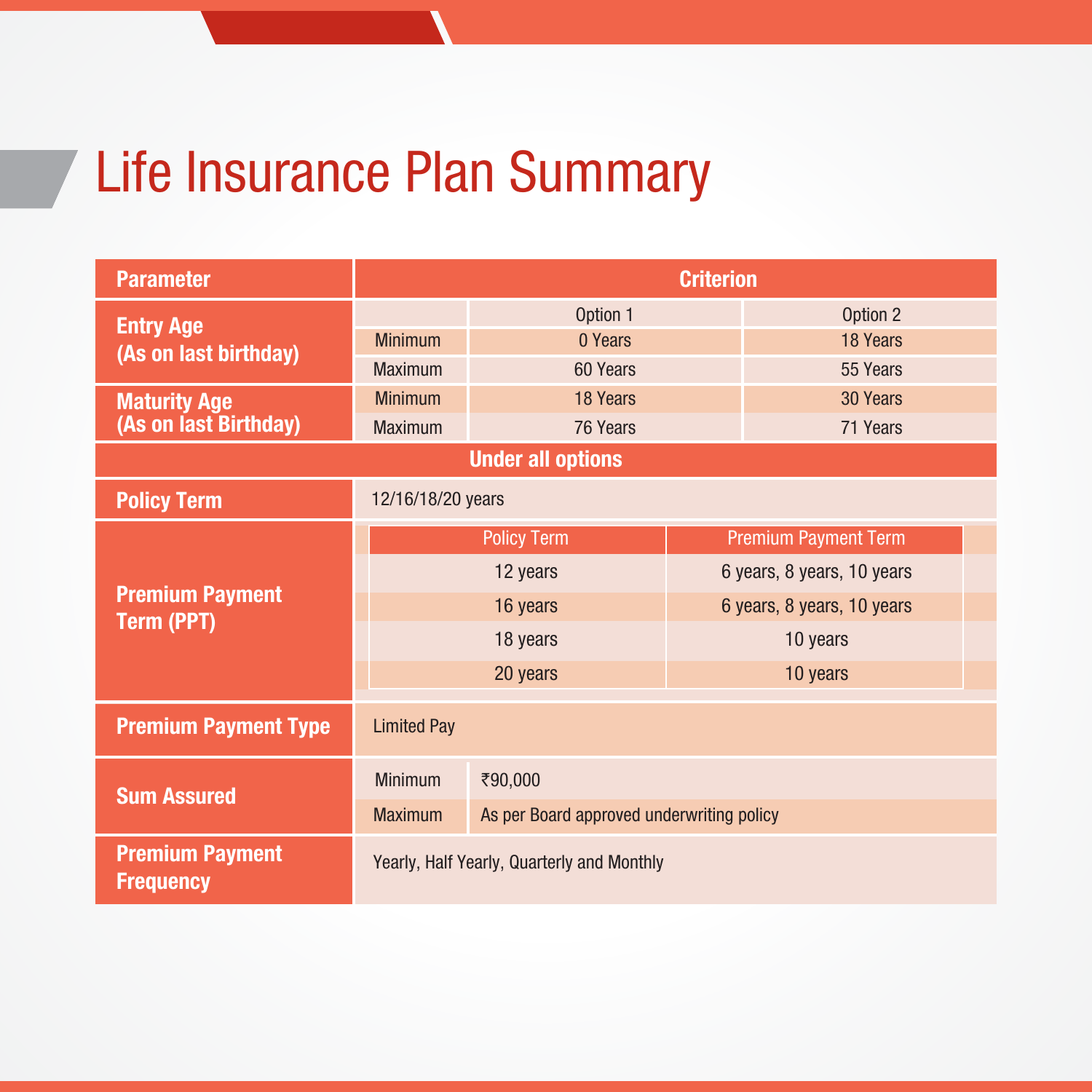| <b>Premium amount</b> | <b>Minimum</b> | • For entry age 0 years to 50 years -<br>• $\overline{5}$ 1,325 for monthly mode<br>• ₹3,975 for quarterly mode<br>• $\overline{57}$ ,800 for half-yearly mode<br>• ₹15,000 for annual mode<br>• For entry age greater than 50 years -<br>$\bullet$ ₹4,415 for monthly mode<br>• ₹13,250 for quarterly mode<br>$\bullet$ ₹26,000 for half-yearly mode<br>$\bullet$ ₹50,000 for annual mode |
|-----------------------|----------------|--------------------------------------------------------------------------------------------------------------------------------------------------------------------------------------------------------------------------------------------------------------------------------------------------------------------------------------------------------------------------------------------|
|                       | <b>Maximum</b> | No Limit (as per Sum Assured)                                                                                                                                                                                                                                                                                                                                                              |

Note: Premiums mentioned above are excluding taxes and any extra Premium paid as a part of underwriting requirements, if any.

#### Guaranteed Additions 1

- The plan offers simple Guaranteed Additions for each completed policy year, starting from 8th Policy year till the end of the policy term, subject to payment of all due premiums
- Guaranteed Additions accrue as a percentage of Sum Assured
- The Guaranteed Additions accrue at the end of the policy year
- The Guaranteed Addition rates are based on the age at entry of the Life Assured, the Premium Payment Term chosen, Policy Term chosen, Annualized Premium (excluding taxes, rider premiums, loadings for modal premium and extra underwriting premiums, if any) and the option chosen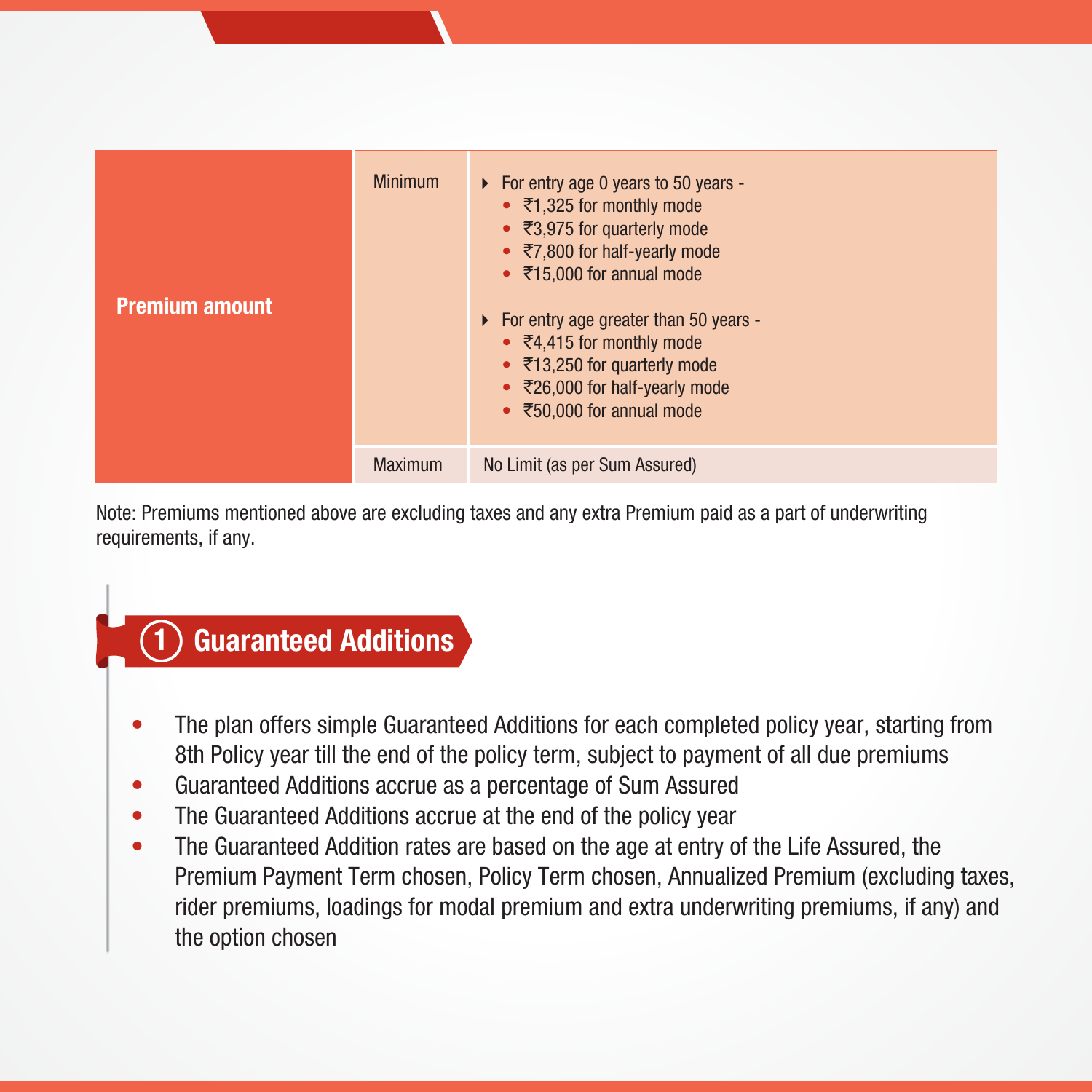If this Policy is converted to a Reduced Paid-Up Policy as per the terms and conditions section below, it shall not accrue any future guaranteed additions under both options from the first Premium Due Date on which the Instalment Premium was unpaid The guaranteed additions already accrued, remains attached to the Policy.

| <b>Option</b>  | <b>Age at Entry</b> | <b>Premium</b><br><b>Payment Term</b> | <b>Policy Term</b> | <b>Annualized</b><br><b>Premium</b> | <b>Guaranteed</b><br><b>Addition Rate</b> |
|----------------|---------------------|---------------------------------------|--------------------|-------------------------------------|-------------------------------------------|
|                | 30                  | 10                                    | <b>20</b>          | 50,000                              | 9.51%                                     |
|                | 40                  | 10                                    | 20                 | 50,000                              | 9.20%                                     |
|                | 50                  | 10                                    | 20                 | 50,000                              | 8.28%                                     |
| $\overline{2}$ | 30                  | 10                                    | 20                 | 50,000                              | 8.97%                                     |
| $\overline{2}$ | 40                  | 10                                    | 20                 | 50,000                              | 7.79%                                     |
| $\overline{2}$ | 50                  | 10                                    | 20                 | 50,000                              | 6.10%                                     |

• Sample annual Guaranteed Addition rates are provided below:

#### Guaranteed Maturity Benefit 2

You will receive a Guaranteed Maturity Benefit as per your chosen option, on survival till the end of the Policy Term subject to all your premiums due being paid.

### a) Option 1 and Option 2

 Maturity Sum Assured Plus Accrued Guaranteed Additions, shall be paid where Maturity Sum Assured is equal to Sum Assured

Sum Assured under this product is equal to the total Annualized Premium payable under the policy (excluding the taxes, rider premiums, underwriting extra premiums and loadings for modal premiums, if any)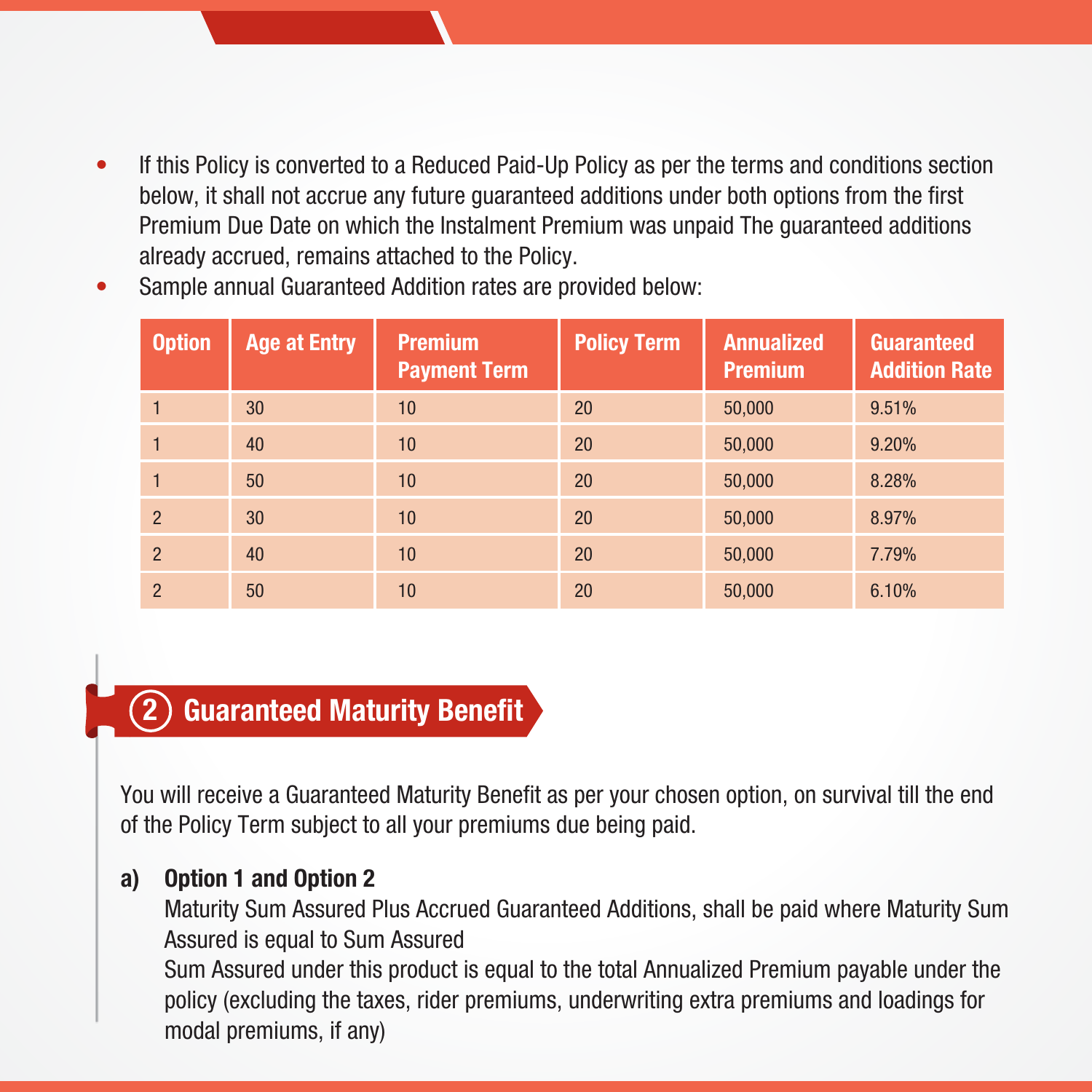The policy terminates on the payment of the Maturity Benefit under both the options.

### To clearly understand how the maturity benefit works, let us take a look at Amit's story.

Amit is 30 years old healthy man and has purchased the Future Generali New Assured Wealth Plan - Option 1. He has opted for an Annualized Premium(excluding the taxes, rider premiums, underwriting extra premiums and loadings for modal premiums, if any) of  $\overline{50,000}$  for a Policy Term of 20 years and Premium Payment Term of 10 years. His Sum Assured is  $\overline{55,00,000}$ .

Guaranteed Additions will accrue at a simple rate of 9.51% of Sum Assured from the 8th Policy year till the end of Policy term at the end of each policy year.

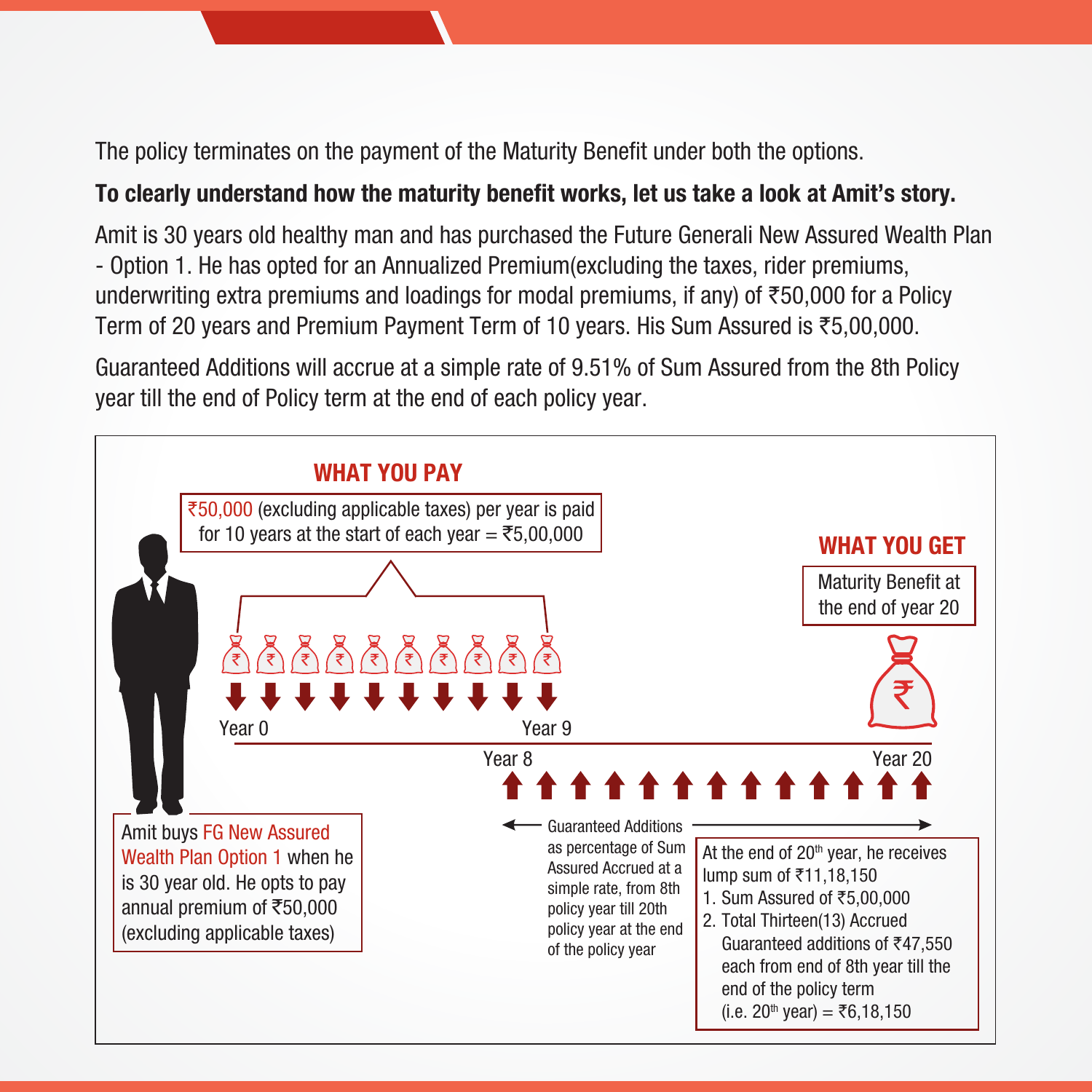Premium (excluding the taxes, rider premiums, underwriting extra premiums and loadings for If Amit purchases Future Generali New Assured Wealth Plan - Option 2 with an Annualized modal premiums, if any) of  $\bar{\tau}$  50,000 for a Policy Term of 20 years and Premium Payment Term of 10 years. His Sum Assured will be  $\overline{\xi}$  5,00,000.

Guaranteed Additions will accrue at a simple rate of 8.97% of Sum Assured from the 8th Policy year till the end of Policy term at the end of each policy year.

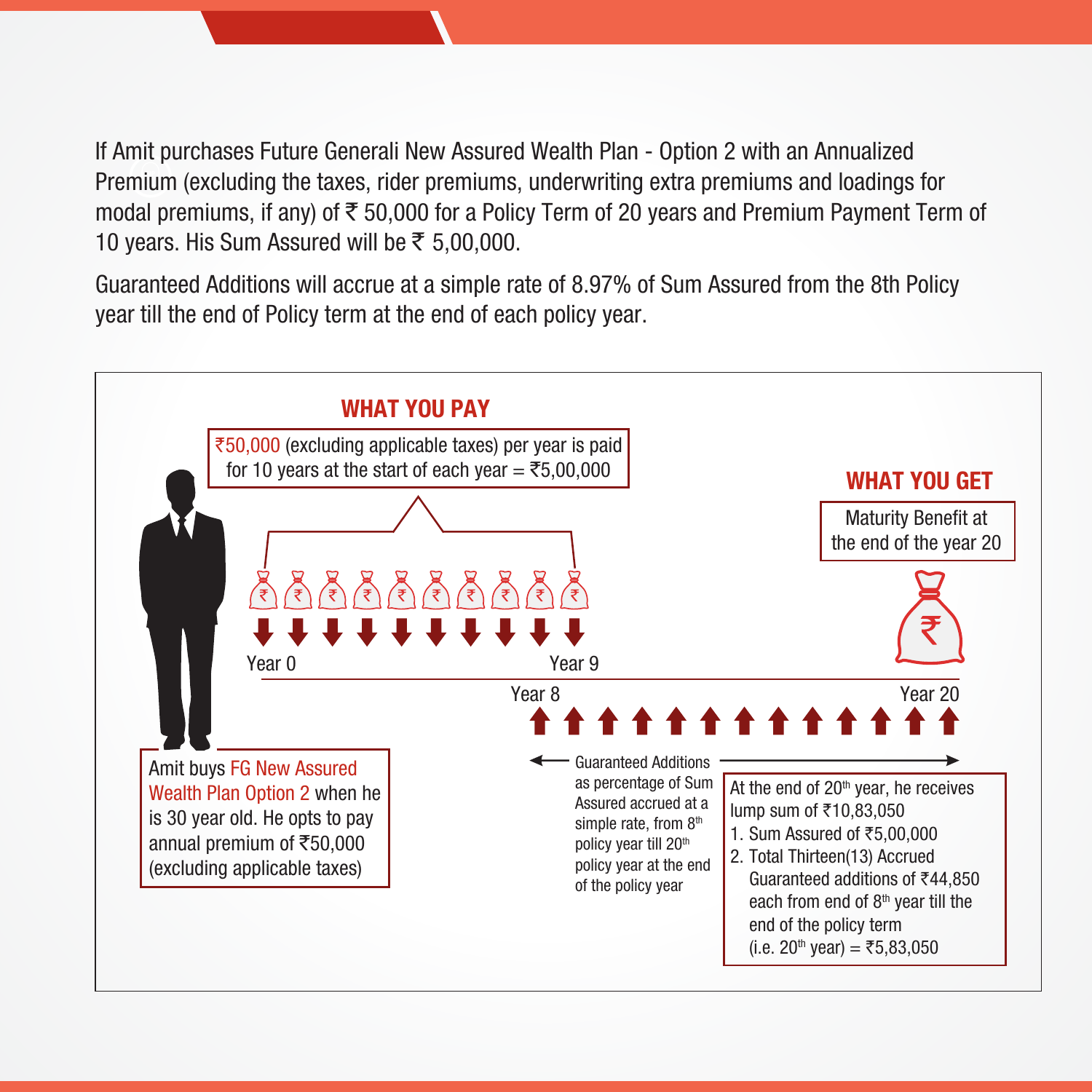## **Death Benefit**

In case of unfortunate demise of the life assured, the Death Benefit in this plan secures Life Assured's family's financial well-being and future. The Death Benefit varies as per the plan option you choose:

## a) Option 1

In case of unfortunate demise of the life assured during the Policy Term, the life assured's nominee/beneficiary shall receive the Death Sum Assured plus Accrued Guaranteed Additions, if any. This is applicable if the policy is in-force and due premium till the date of death have been paid.

The Death Sum Assured shall be highest of the following:

- i. 10 times the Annualized Premium (excluding applicable taxes, rider premiums and underwriting extra premiums , if any), or
- ii. 105% of total premiums paid as on date of death (excluding any extra premium, any rider premium and applicable taxes)

## b) Option 2

In case of unfortunate demise of the life assured during the Policy Term, provided the policy is in-force and due premium till the date of death have been paid, two payouts will be made to life assured's nominee under this option:

 1. Immediately upon settlement of Death claim: The first payout which is the Lump Sum Death Payout equal to Death Sum Assured will be paid at the time of settlement of death claim.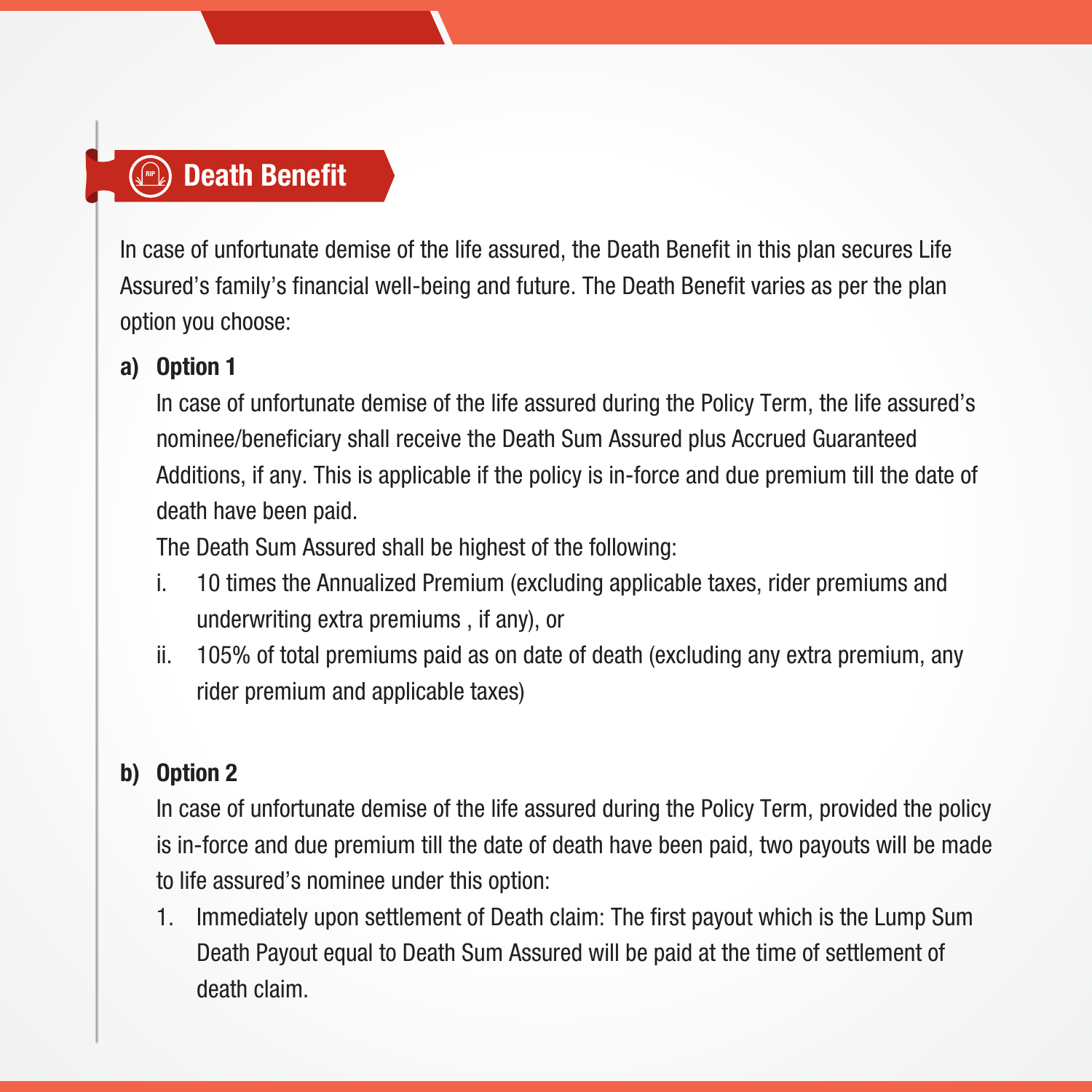The Death Sum Assured shall be the highest of the following:

- i. 10 times the Annualized Premium (excluding applicable taxes, rider premiums and underwriting extra premiums, if any) or
- ii. 105% of the total premiums paid as on the date of death (excluding any extra premium, any rider premium and applicable taxes)
- 2. The second payout equal to the Sum Assured plus accrued Guaranteed Additions shall be paid at the end of the Policy Term. The policy continues after the death of the insured person. No future premiums are required to be paid after the death till the end of Policy Term. The policy continues to accrue Guaranteed Additions, as applicable, even after the death of the Life Assured, till the end of Policy Term

 Under Option 2, the nominee or beneficiary will have no right to surrender or alter any of the conditions of the policy after death of the life assured.

The Policy will terminate on payment of entire Death Benefit under both the options

#### To clearly understand how death benefit works in this case, let us look at Amit's story

Amit is 30 years old healthy man and has opted for Future Generali New Assured Wealth Plan - Option 1 with an Annualized Premium (excluding the taxes, rider premiums, underwriting extra premiums and loadings for modal premiums, if any) of  $\overline{5}50,000$  for a Policy Term of 20 years and Premium Payment Term of 10 years. His Sum Assured is  $\overline{\text{5,00,000}}$ .

Assuming that Amit's death occurs during the 2nd policy year. The benefit payable under option 1 to Amit's nominee(s) will be: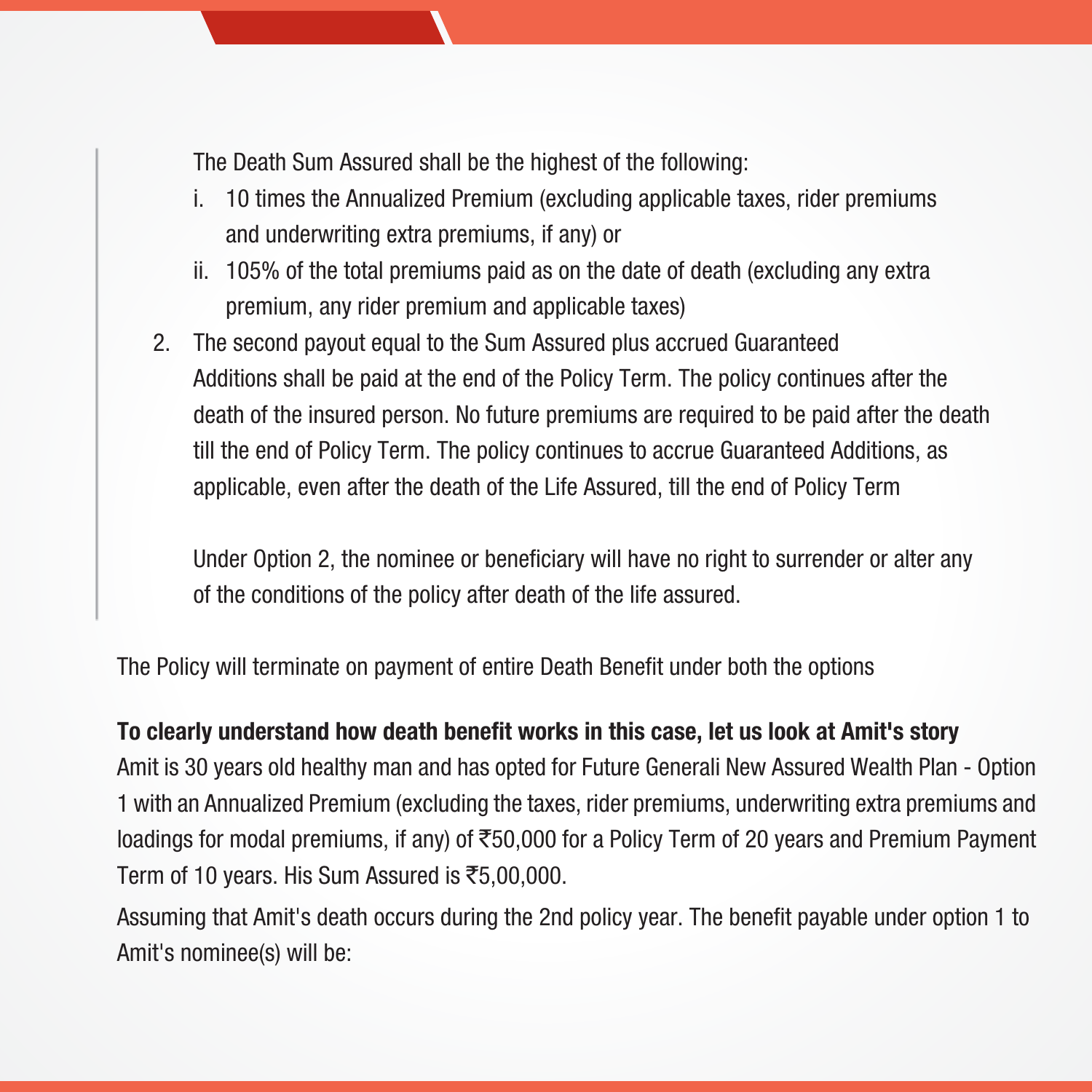

If Amit purchases the Future Generali New Assured Wealth Plan - Option 2 with Annualized Premium (excluding the taxes, rider premiums, underwriting extra premiums and loadings for modal premiums, if any) of  $\overline{\xi}$  50,000 for a Policy Term of 20 years and Premium Payment Term of 10 years. His Sum Assured will be  $\overline{\xi}$  5,00,000.

The Guaranteed Additions will accrue at a simple rate of 8.97% of Sum Assured from the 8th Policy year till the end of Policy term at the end of each policy year.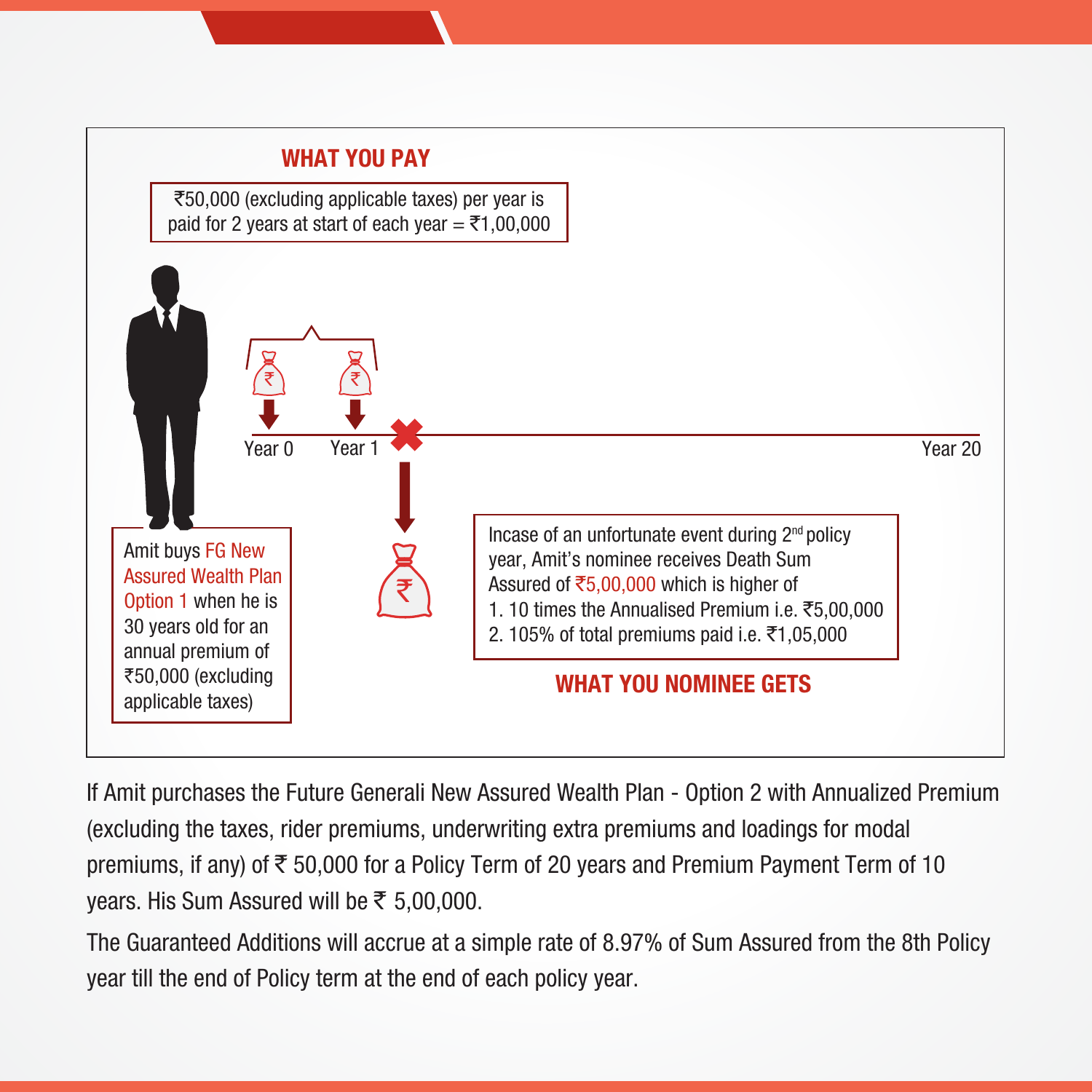It is assumed that Amit's death occurs during the 2nd policy year. The benefit payable under option 2 to Amit's nominee(s) will be:

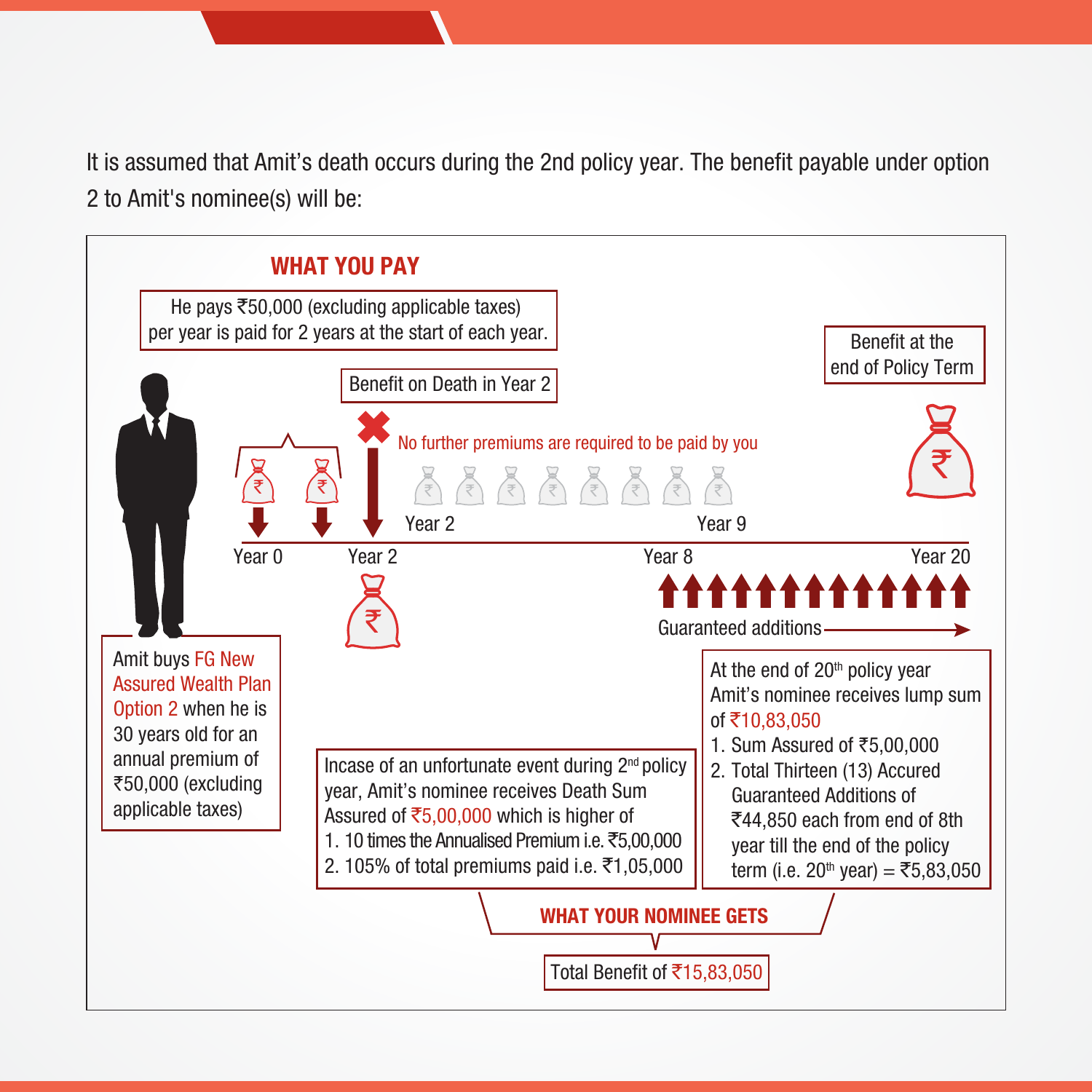# LITTLE PRIVILEGES JUST FOR YOU

#### Free Look Period

 If you disagree with the terms and condition of the Policy, you can return the Policy within 15 days of receipt of the Policy Document (30 days if You have purchased this Policy through Distance Marketing Mode or in case of electronic policies). To cancel the Policy, you can send us a written request for cancellation which is dated and signed by you, along with the reason for cancellation. We will cancel this Policy and refund the Instalment Premium received after deducting proportionate risk Premium for the period on cover, stamp duty charges and expenses incurred by Us on the medical examination of the Life Assured (if any).

Note: Distance Marketing means insurance solicitation/lead generation by way of telephone calling/ Short Messaging Service (SMS)/other electronic modes like e-mail, internet & Interactive Television (DTH)/direct mail/ newspaper and magazine inserts or any other means of communication other than that in person.

#### Grace Period

You get a grace period of 30 days for Yearly, Half yearly and Quarterly Premium Payment Frequency and 15 days for Monthly Premium Payment Frequency from the due date, to pay your missed premium. During these days, you will continue to be covered and be entitled to receive all the benefits subject to deduction of due premiums.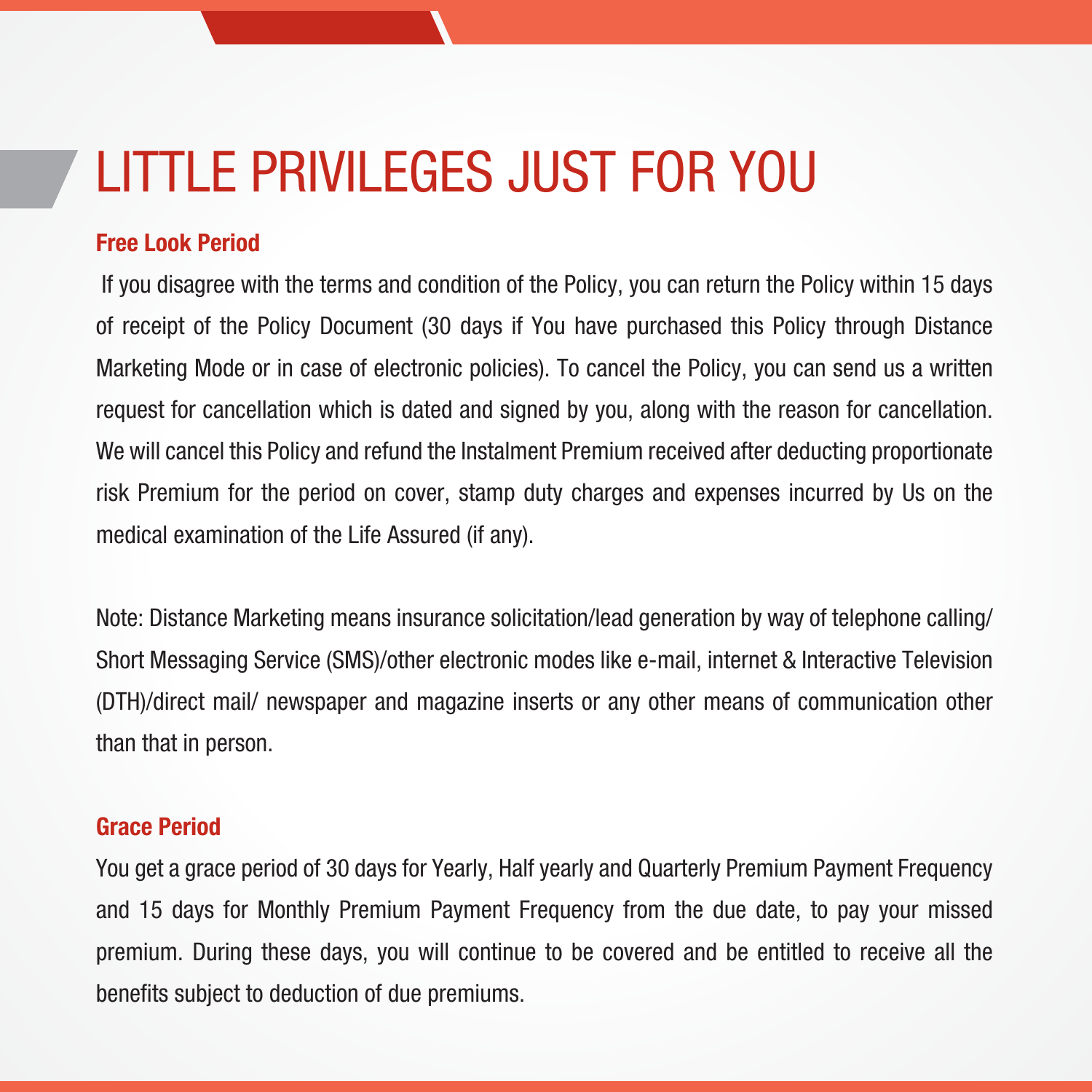#### Change in Premium Payment Frequency

You can change your premium payment frequency subject to minimum eligibility criteria. Such change shall be applicable on the Policy Anniversary.

The premiums for various modes as a percentage of annual premium are given below:

- Half-yearly Premium 52.0% of annual premium
- Quarterly Premium 26.5% of annual premium
- Monthly Premium 8.83% of annual premium

There shall be no charge made for the change of premium payment mode.

#### Rider

No riders are available under this product.

#### Loan

You may avail a loan once the policy has acquired a Surrender Value. The maximum amount of loan that can be availed is up to 85% of the Surrender Value. The minimum amount of policy loan that can be taken is  $\bar{\tau}$ 10,000. For more details, please refer to the policy document. The interest rate applicable for the Financial Year will be declared at the start of the Financial Year. The current interest rate for the Financial Year 2020-21 applicable on loans is 8% per annum compounded half-yearly. Please contact Us or Our nearest branch for information on latest interest rate on loans.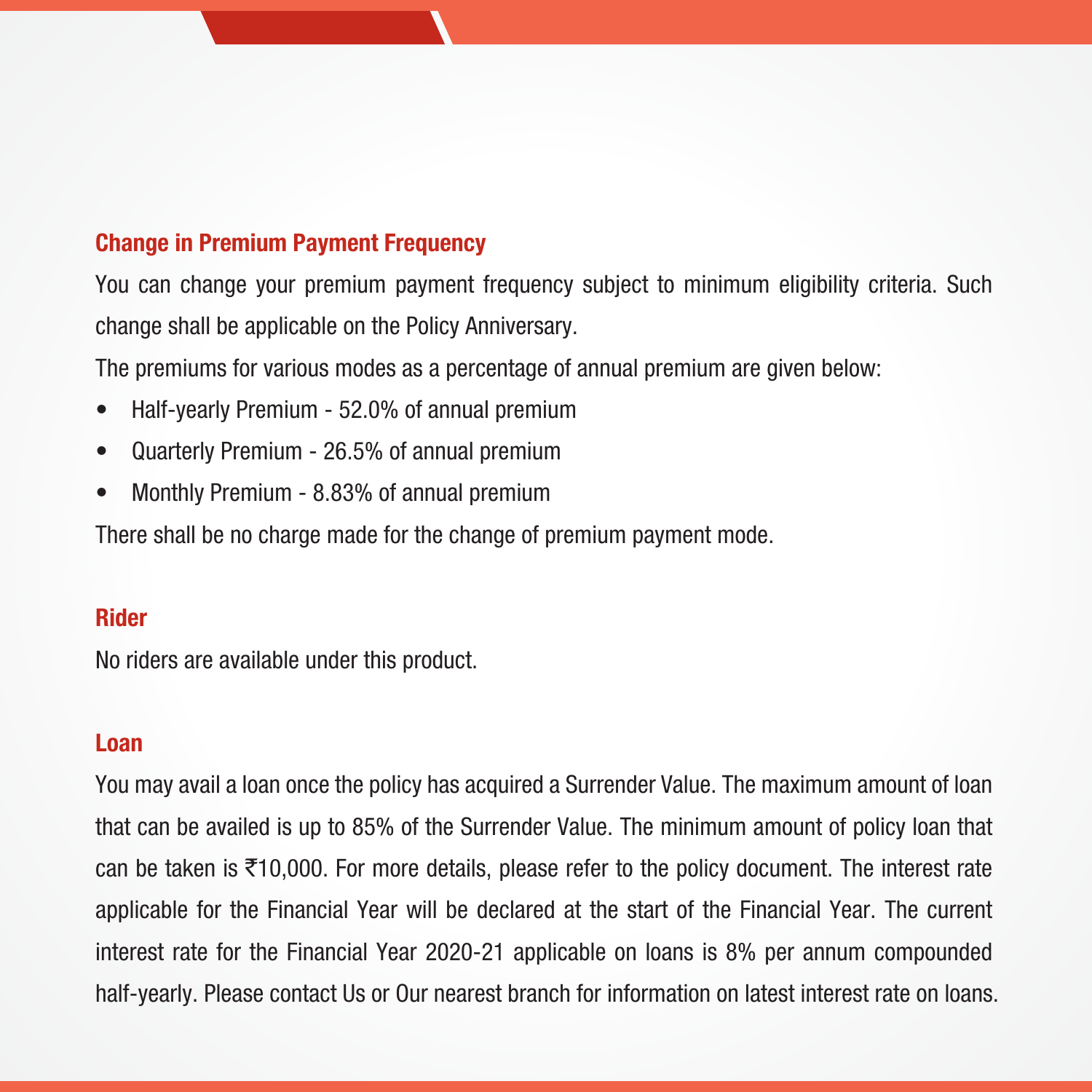# TERMS AND CONDITIONS

#### Non Payment of Due Premium

#### Lapse:

 If due premiums for the first two (2) policy years have not been paid in full within the grace period, the policy shall lapse and will have no value.

All risk cover ceases while the policy is in lapsed status.

 The policyholder has the option to revive the policy within Five years from the due date of first unpaid premium.

 In case the Policy is not revived during the revival period no benefit shall be payable at the end of revival period and the policy stands terminated.

#### Paid-Up Value:

If due premiums for the first two (2) or more policy years have been paid in full and any subsequent premium is not paid within the grace period, the policy will be converted into a paid-up policy.

 Death Sum Assured and Maturity Sum Assured will be reduced in proportion to the number of premiums paid to the total number of premiums payable under the policy. The reduced benefit shall be payable in the same manner as for an in-force policy.

 If a policy is converted into a paid-up policy, it will not accrue any future Guaranteed Additions under both options. The Guaranteed Additions already accrued, if any, remains attached to the policy. A paid-up policy will not accrue any future Guaranteed Additions after death of the Life Assured under option 2.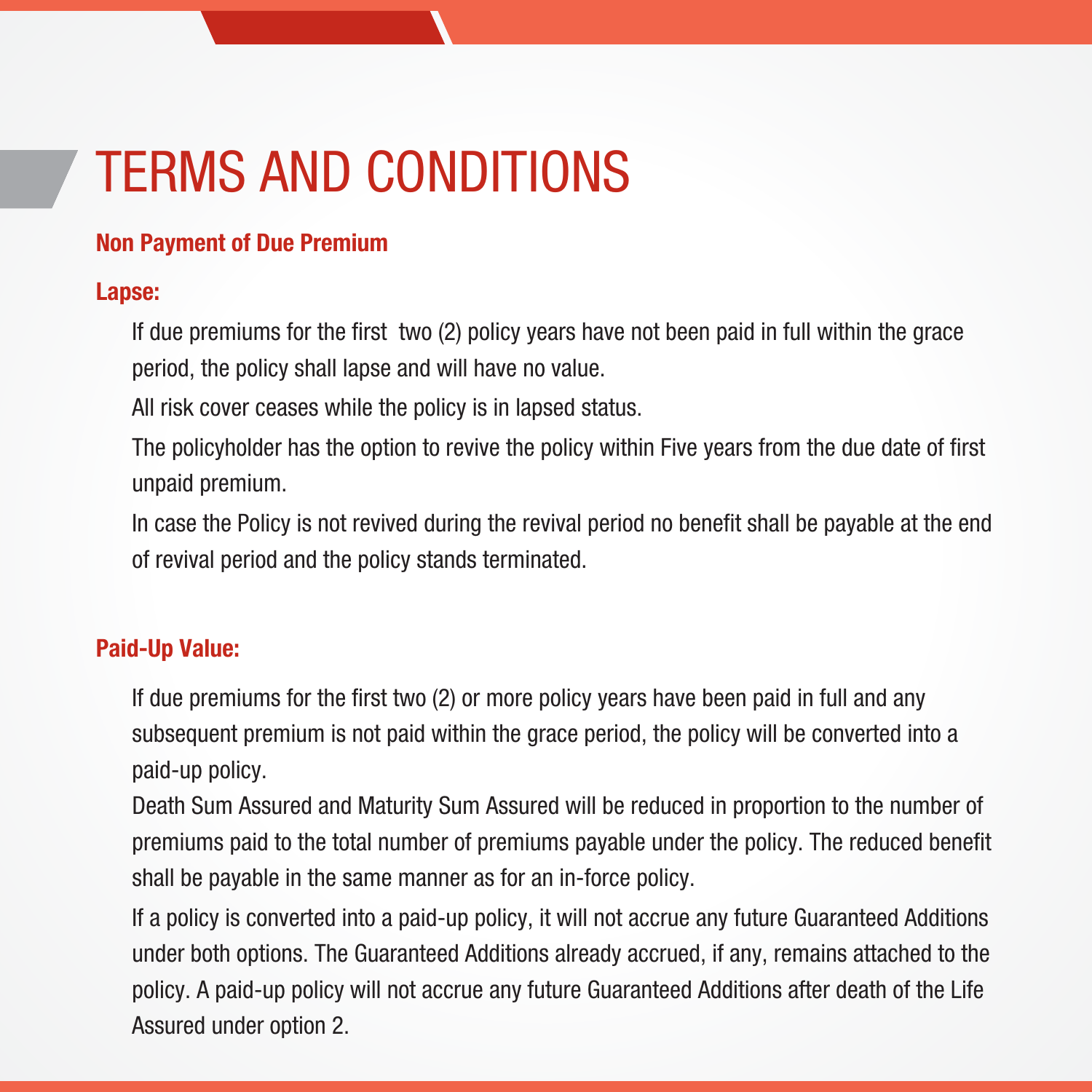You can revive a Paid-Up Policy within a period of five years from the due date of first unpaid premium. A paid-up policy cannot be revived once the policy term is over. You can also surrender your Paid-Up policy anytime during the Policy Term.

### Revival

- You have the option to revive a lapsed/paid-up policy within 5 years from the date of the first unpaid due premium
- The revival will be considered on the receipt of the application from the policyholder along with the proof of continued insurability of life assured and on the payment of all overdue premiums with interest. The revival will be effected as per the Board approved underwriting policy
- On revival, the interest rate of 9% p.a. compounded yearly shall be charged by the company. However, the company may decide to increase the interest charged on revival from time to time with a prior approval from IRDAI
- On revival, all the Guaranteed Additions due while the policy was in Lapse/Paid up status, will be added back to the policy.
- A policy cannot be revived once the policy term is over

## Surrender Value

We encourage you to continue your policy as planned, however, you have the option to surrender the same for immediate cash requirement, in case of an emergency, any time after the payment of all due premiums for at least first two full policy years

- The amount payable on surrender will be:
	- (a) The Guaranteed Surrender Value (GSV) or
	- (b) Special Surrender Value (SSV), whichever is higher.
- The policy terminates on surrender and no further benefits are payable under the policy.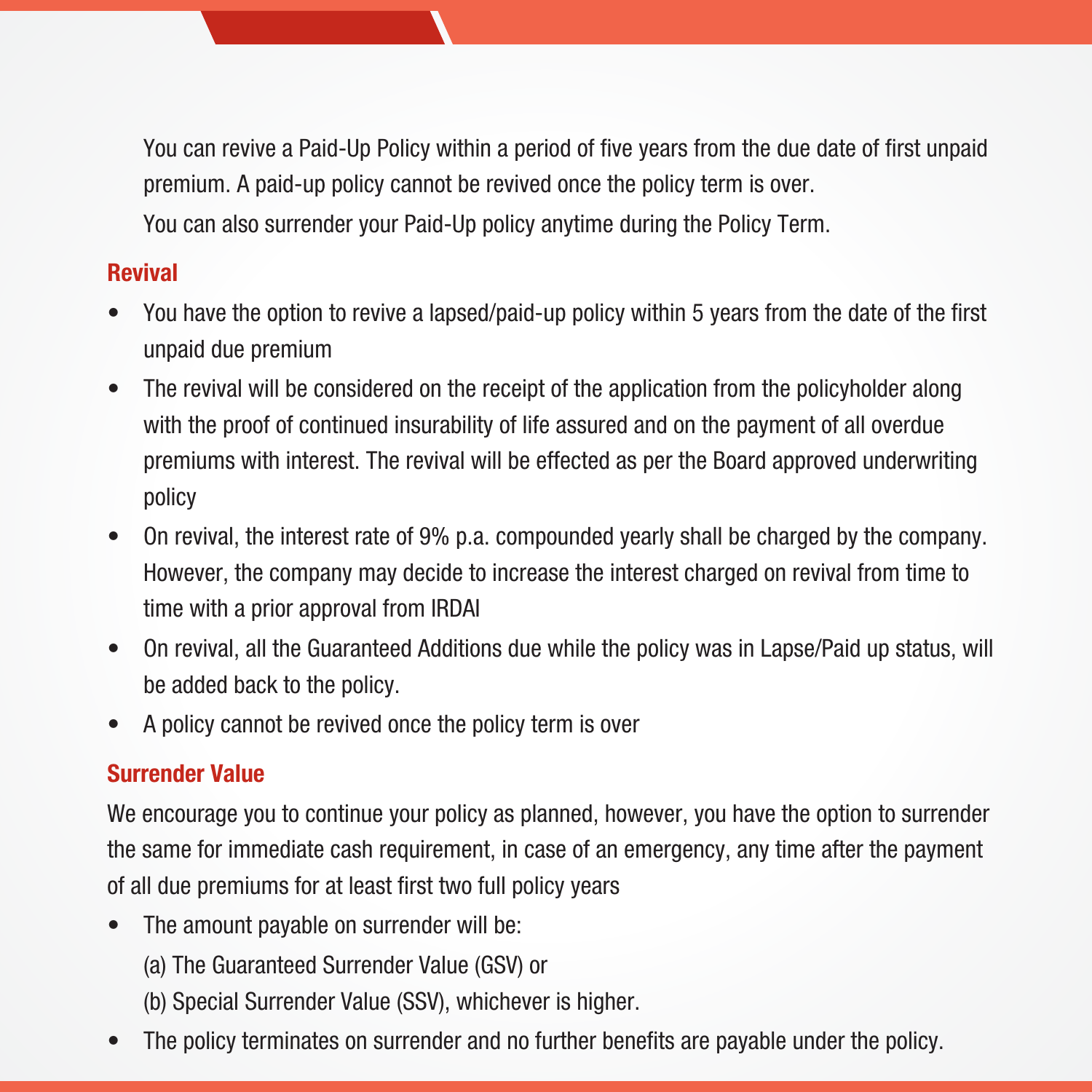### i) Guaranteed Surrender Value (GSV):

The GSV will be equal to the GSV factor for premium multiplied by the total premium paid (excluding taxes, rider premiums, underwriting extra premiums, if any) plus the GSV factor for Guaranteed Additions multiplied by accrued Guaranteed Additions.

#### ii) Special Surrender Value (SSV):

The Special Surrender Value shall be based on the company's expectation of future financial and demographic conditions. This shall be reviewed by the company from time to time with prior approval from IRDAI.

 Special Surrender Value = [{Number of Premiums Paid / Total number of premiums payable} \*Sum Assured plus Accrued Guaranteed Additions)] x Special Surrender Value Factor

### Vesting of the Policy in Case of Policies Issued to Minor Lives

In case of minor lives, the ownership of the policy shall automatically vest on the Life Assured on attainment of majority (i.e. when the Life Assured attains age 18 years).

#### Nomination and Assignment

Nomination shall be in accordance with Section 39 of Insurance Act, 1938 as amended from time to time.

Assignment shall be in accordance with Section 38 of Insurance Act, 1938 as amended from time to time.

#### **Exclusions**

**Suicide exclusion:** In case of death due to suicide within 12 months from the risk commencement date under the policy or from the date of revival of the policy, as applicable, the nominee or beneficiary of the policyholder shall be entitled to 80% of the total premiums paid till the date of death or the surrender value available as on the date of death whichever is higher, provided the policy is in force.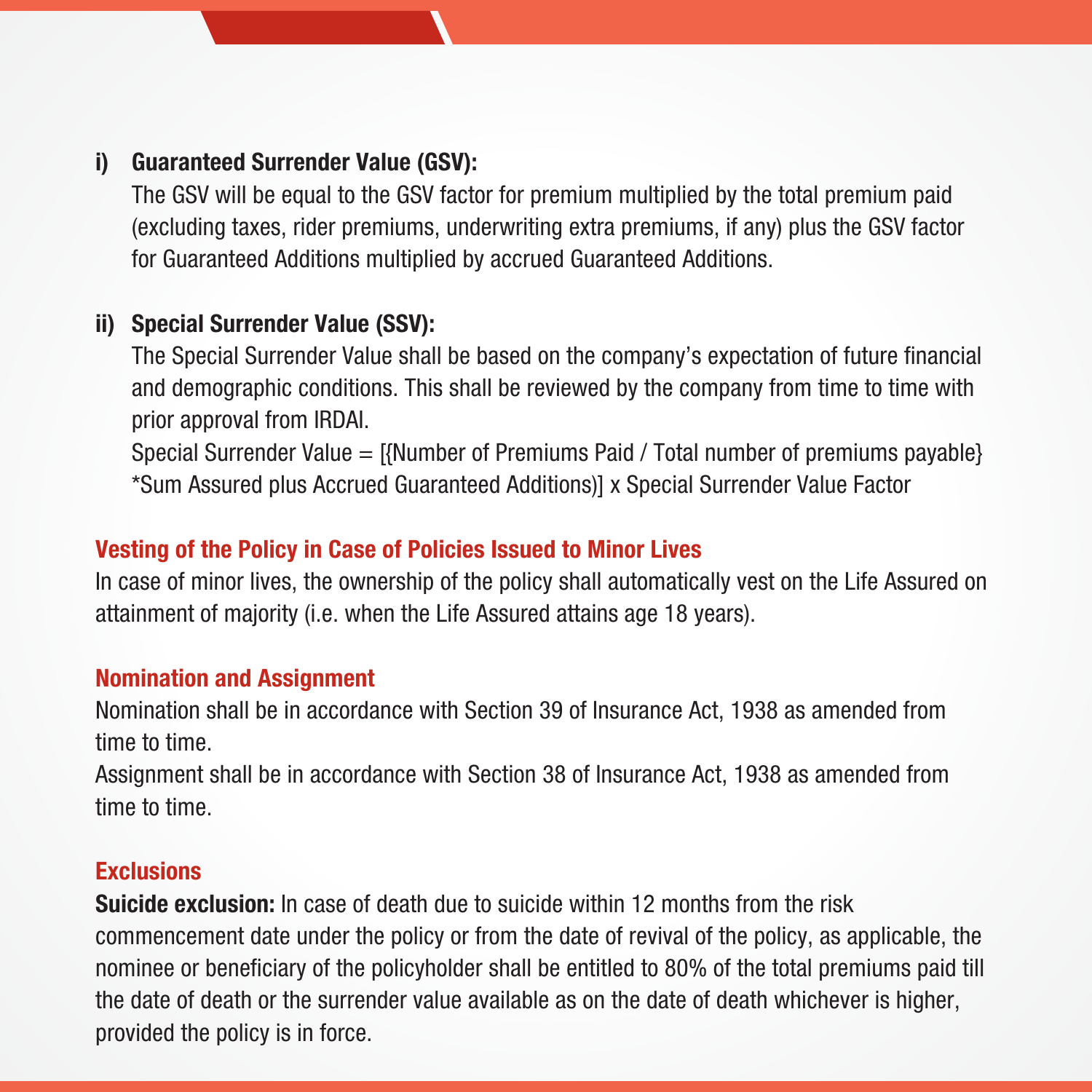### Prohibition on Rebates:

#### Section 41 of the Insurance Act 1938 as amended from time to time states:

- 1. No person shall allow or offer to allow, either directly or indirectly, as an inducement to any person to take or renew or continue an insurance in respect of any kind of risk relating to lives or property in India, any rebate of the whole or part of the commission payable or any rebate of the premium shown on the policy, nor shall any person taking out or renewing or continuing a policy accept any rebate, except such rebate as may be allowed in accordance with the published prospectuses or tables of the insurer.
- 2. Any person making default in complying with the provisions of this section shall be liable for a penalty which may extend to ten lakh rupees.

#### Fraud, misrepresentation or non-disclosure:

#### Section 45 of the Insurance Act 1938 as amended from time to time states:

- 1. No Policy of Life Insurance shall be called in question on any ground whatsoever after the expiry of 3 years from the date of issuance of the policy or the date of commencement of risk or the date of revival of the policy or the date of the rider to the policy, whichever is later.
- 2. A policy of Life Insurance may be called in question at any time within 3 years from the date of issuance of the policy or the date of commencement of risk or the date of revival of the policy or the date of the rider to the policy, whichever is later, on the ground of fraud.

 For further information, Section 45 of the Insurance laws (Amendment) Act, 2015 may be referred.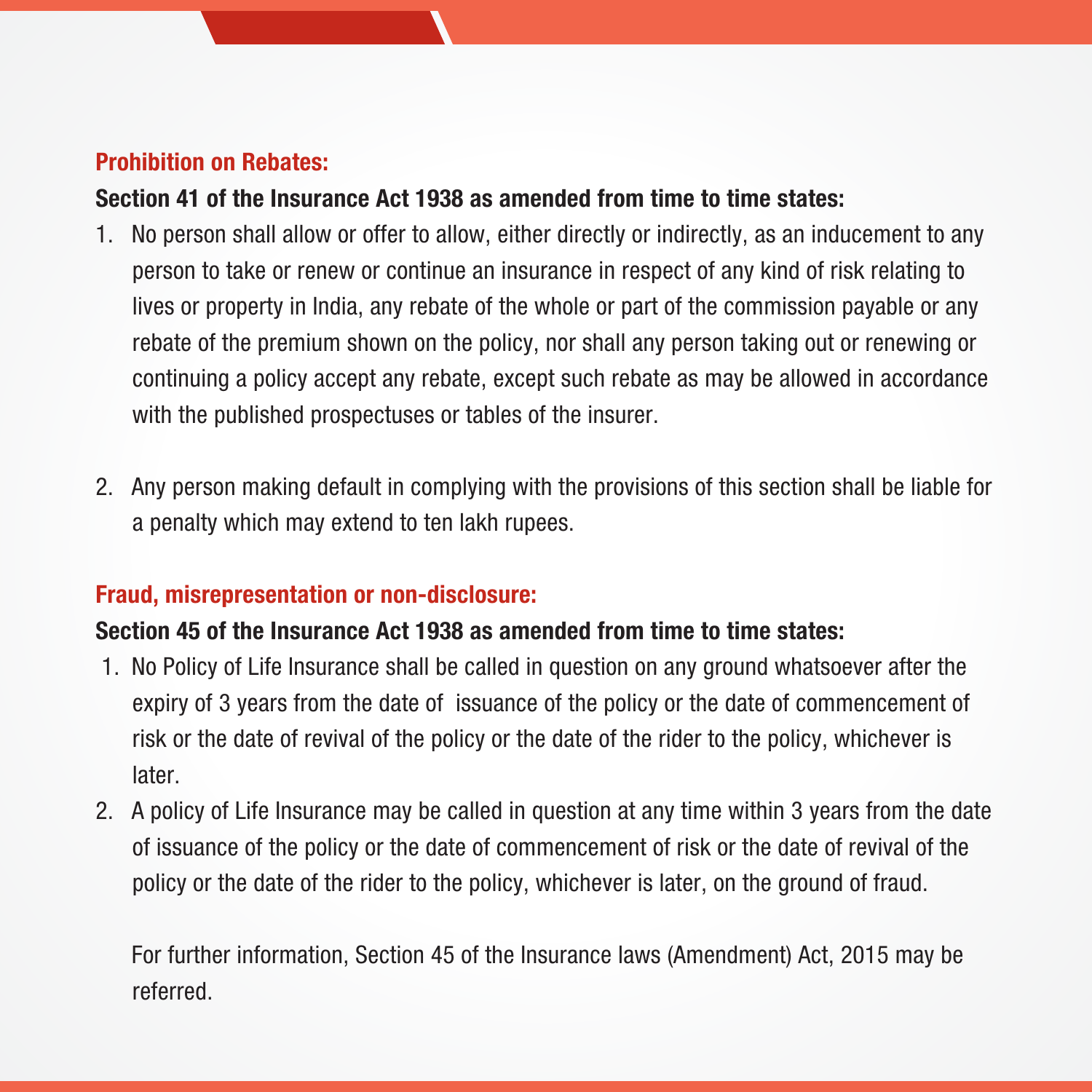#### Why Choose Us?

Future Generali India Life Insurance Company Limited offers an extensive range of life insurance products, and a distribution network which ensures that we are close to you wherever you go.

At the heart of our ambition is the promise to be a life-time partner to our customers. And with the help of technology we are making the shift from not only offering protection to our customers but also providing personalized services to them.

It starts with our extensive agent base who is at the core of this transformation. Through our distribution network we ensure that there is always a caring touch while servicing the individual needs of our customers. With this philosophy, we aim to make simplicity, innovation, empathy and care synonymous with our brand - Future Generali India Life Insurance Company Limited.